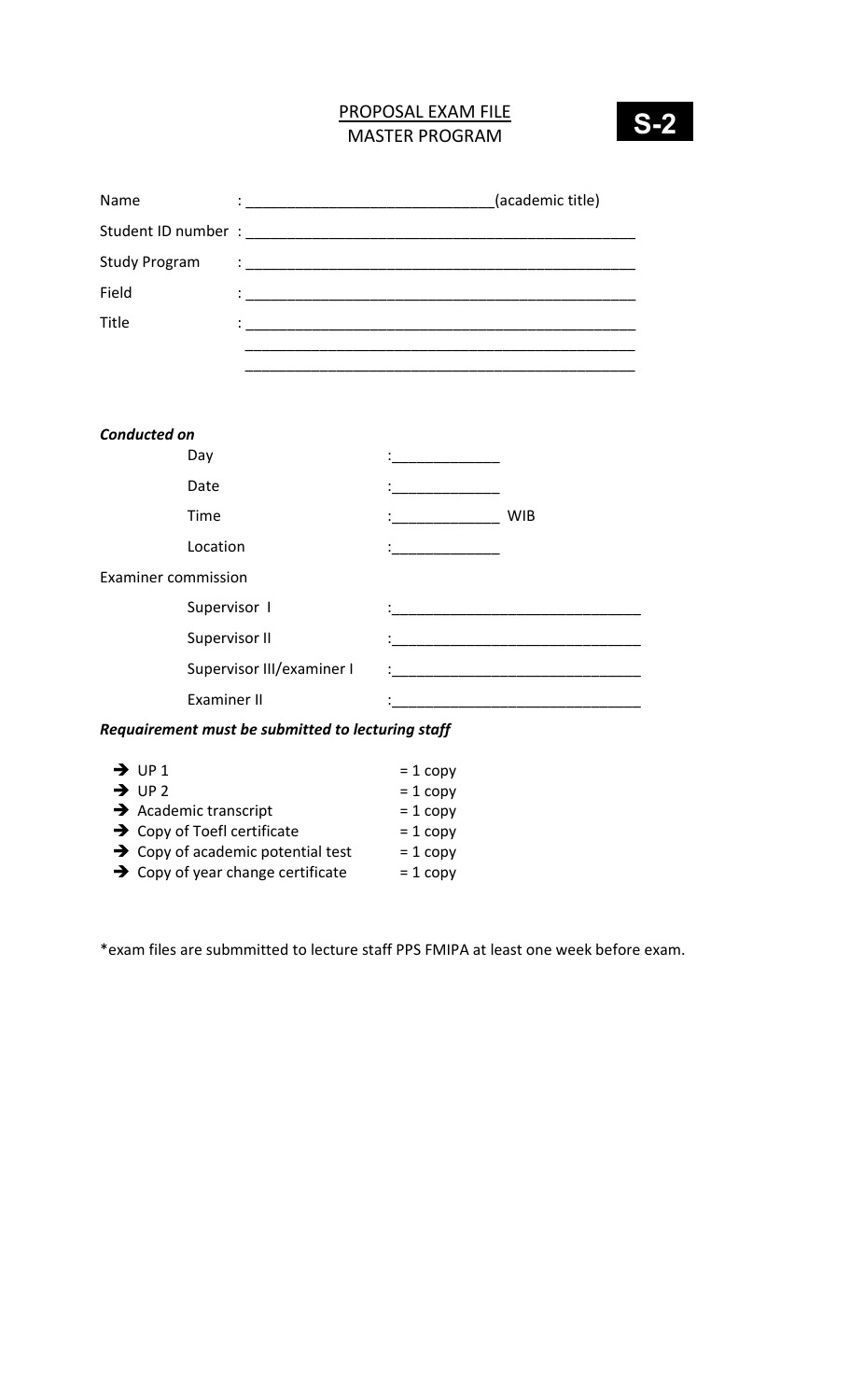#### MINISTRY OF EDUCATION AND CULTURE UP - 1 UNIVERSITY OF BRAWIJAYA FACULTY OF MATHEMATICS AND NATURAL SCIENCE MASTER PROGRAM

Subject : application of proposal exam for thesis reserach

To : Head of master study program ............. Master program faculty of MIPA University of Brawijaya M a l a n g

We are pleased to state that student as follow

| Name                               |                                                                                                                                                                                                                                                                                                                                                                                                                                                                                                |
|------------------------------------|------------------------------------------------------------------------------------------------------------------------------------------------------------------------------------------------------------------------------------------------------------------------------------------------------------------------------------------------------------------------------------------------------------------------------------------------------------------------------------------------|
| Student ID number : ______________ |                                                                                                                                                                                                                                                                                                                                                                                                                                                                                                |
| <b>Study Program</b>               | $\begin{tabular}{c} \multicolumn{2}{c} {\textbf{1}} & \multicolumn{2}{c} {\textbf{1}} & \multicolumn{2}{c} {\textbf{1}} \\ \multicolumn{2}{c} {\begin{tabular}{c} \multicolumn{2}{c} {\textbf{1}} & \multicolumn{2}{c} {\textbf{1}} & \multicolumn{2}{c} {\textbf{1}} & \multicolumn{2}{c} {\textbf{1}} \\ \multicolumn{2}{c} {\textbf{1}} & \multicolumn{2}{c} {\textbf{1}} & \multicolumn{2}{c} {\textbf{1}} & \multicolumn{2}{c} {\textbf{1}} & \multicolumn{2}{c} {\textbf{1}} \\ \multic$ |
| Field                              |                                                                                                                                                                                                                                                                                                                                                                                                                                                                                                |
| Title                              |                                                                                                                                                                                                                                                                                                                                                                                                                                                                                                |
|                                    |                                                                                                                                                                                                                                                                                                                                                                                                                                                                                                |
|                                    |                                                                                                                                                                                                                                                                                                                                                                                                                                                                                                |

To take a proposal exam of thesis research and the exam will be held on

| Day      |   |
|----------|---|
| Date     |   |
| Time     | ٠ |
| Location |   |

Thank you for your attention and cooperation

Malang, Supervisor commisssion Head,

NIP.